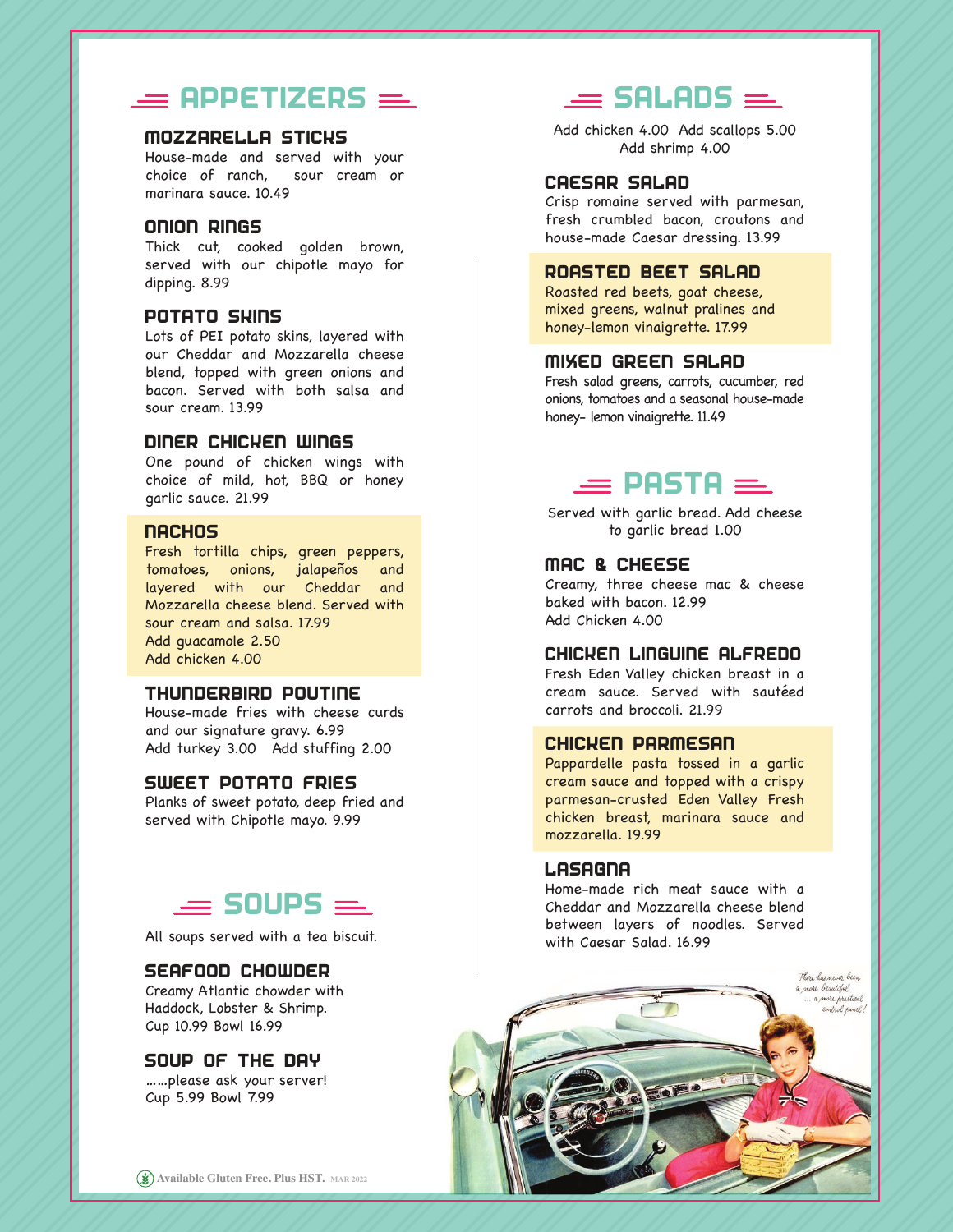# $\equiv$  EAST COAST  $\equiv$ FAVOURITES

Served with your choice of basmati rice, house-made fries, baked potato, mashed potato or cup of soup. All plates includes our house-made coleslaw and tartar sauce.

## PAN FRIED HADDOCK

Fresh Atlantic haddock, herb marinated and lightly floured. Served with seasonal vegetables and your choice of side. 18.49

## HADDOCK TIPS

Fresh Atlantic haddock tossed in panko-breading and house seasonings and your choice of side. 13.99

## CLAMS & CHIPS

Deep fried fresh clams that are lightly dusted with house seasonings with your choice of side 23.99

# FISH & CHIPS

Lightly battered, Atlantic haddock and your choice of side. 1 piece 12.49 2 piece 16.99

#### SCALLOPS & CHIPS

Choice of sautéed (8) or freshly breaded and deep fried. 22.99

# $=$  BURGERS  $=$

Served with choice of basmati rice, house-made fries, baked potato, mashed potato or cup of soup.

# CLASSIC BURGER

A freshly made Angus beef burger, topped with lettuce and tomato. 13.49 Add cheese 1.00 Add bacon 1.50

### MONARCH BURGER

A freshly made Angus beef burger, Cheddar cheese, topped with lettuce, tomato and caramelized onions. 14.99

# METEOR BURGER

A freshly made Angus beef burger, topped with lettuce, tomato, bacon, sautéed mushrooms, crispy onions and crumbled blue cheese. 17.99

# BEYOND BURGER

The world's first plant-based burger that looks, cooks and satisfies like beef topped with lettuce, tomato and onion. 14.49

# $\equiv$  SANDWICHES  $=$

Served with your choice of basmati rice, house-made fries, baked potato, mashed potato or cup of soup.

### CAJUN CHICKEN SANDWICH

Grilled chicken blackened with Cajun spices, topped with mayo, red onion, jalapeno, lettuce and tomato. 15.99

ROASTED TURKEY CLUBHOUSE Fresh-roasted all white turkey, lettuce, tomato, bacon and mayo. Served between three slices of local bakery bread. 15.49

# OPEN FACED HOT TURKEY **SANDWICH**

Fresh roasted all white turkey with homemade gravy, stuffing, and cranberry sauce on your choice of local bakery bread. Served with peas and corn. 14.99

# OPEN FACED HOT HAMBURGER SANDWICH

A fresh Angus beef burger topped with sautéed onions and mushrooms and homemade beef gravy on your choice of local bakery bread. Served with peas and corn. 14.99

# WHISTLE DOG PLATTER

All-natural jumbo hotdog topped with caramelized onions, bacon and Cheddar cheese. 15.99

# SPICY CHICKEN SANDWICH

Double breaded crunchy chicken breast topped with spicy mayo, lettuce, pickle and tomato. 15.99

#### CLASSIC REUBEN

Smoked meat with sauerkraut and Swiss cheese. Served on marble rye breaded topped with our house-made Thousand Island dressing. 16.99

# TOASTED SANDWICHES

BLT or Grilled Cheese & Ham, served on choice of local bakery bread. 10.99



**Available Gluten Free. Plus HST. MAR 2022**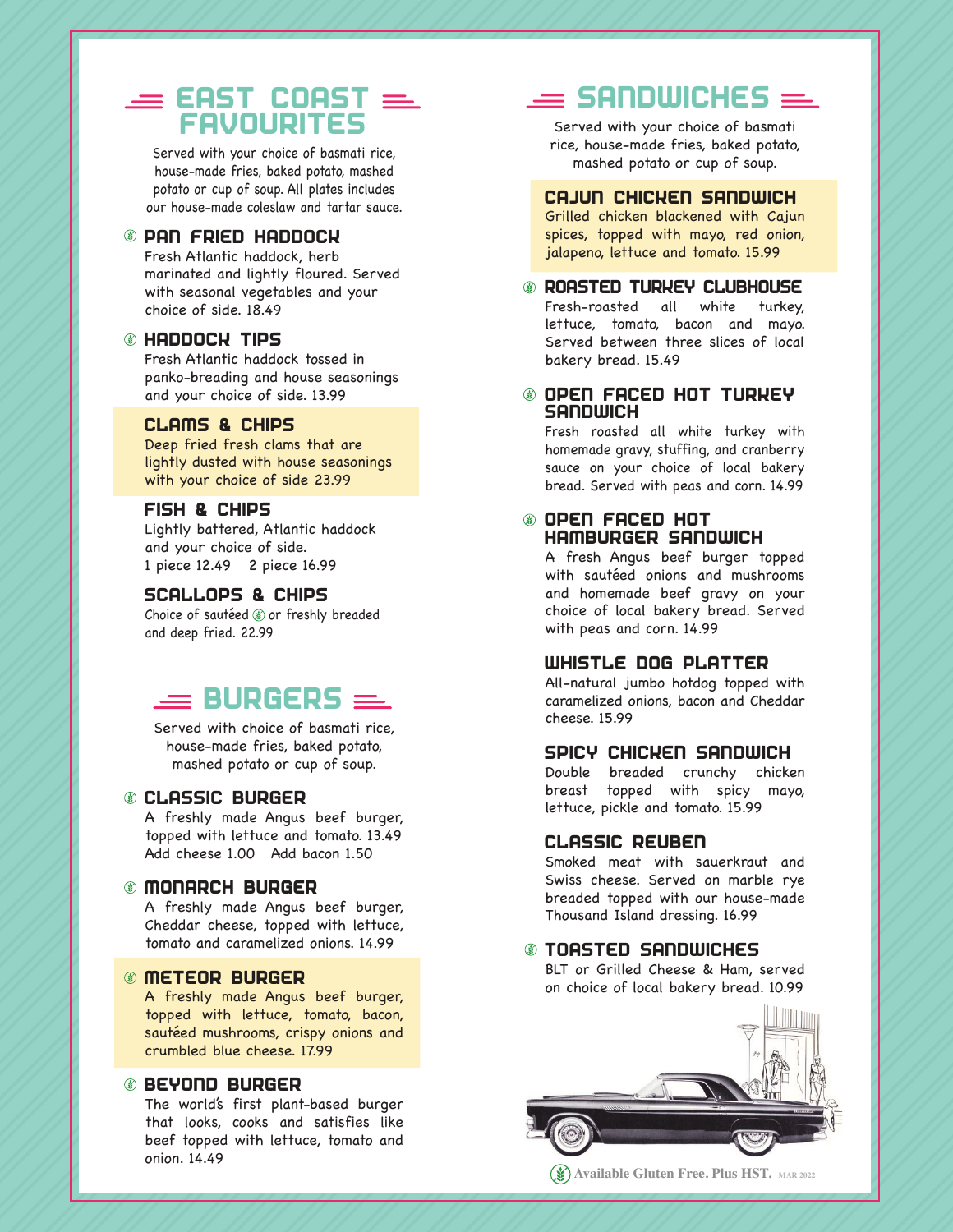# $\equiv$  MAINS  $\equiv$

Served with your choice of basmati rice, house-made fries, baked potato, mashed potato or cup of soup.

# 8OZ. NEW YORK STRIPLOIN

Angus beef brushed with garlic butter and side of Vernon's BBQ sauce. Grilled to your liking. Served with seasonal vegetables. 24.99 Add Mushroom 2.50, Add Onions 1.25 Mushrooms & Onions 3.00

## CHICKEN FINGERS

Made with fresh Eden Valley chicken and our signature spice blend. Four pieces served with plum or house-made Vernon's BBQ sauce. 15.49

# FRIED CHICKEN DINNER

Fresh Eden Valley chicken tossed in our signature spice blend and served with coleslaw. 2 piece 12.99 3 piece 15.99

#### THUNDERBIRD BABY BACK RIBS

Tender baby back pork ribs glazed with house-made BBQ sauce. Seasonal vegetables and coleslaw. Half Rack 24.99 Add a ½ rack for 9.99

### CHICKEN & RIBS DINNER

Half rack of our Thunderbird Baby Back Ribs and two pieces of fried chicken. Seasonal vegetables and coleslaw. 26.99

# LIVER & ONIONS

Traditional liver and onions cooked to perfection with bacon, smothered in our house-made beef gravy. Served with mashed potatoes and seasonal vegetables. 15.99

# GINGER STIR FRY

Fresh vegetables and our own house-made ginger sauce over a bed of rice. 12.99 Add Chicken 4.00

# $=$  BRUNCH  $=$

Saturday, Sunday and Holiday's 11am-2pm

### BIG BREAKFAST

Three eggs, ham, bacon, sausage and bologna, baked beans, breakfast potatoes and three slices of local bakery bread. 19.99

# BREAKFAST POUTINE

Two eggs (any style) with choice of ham, bacon, bologna or sausage and cheese curds, served over breakfast potatoes and topped with hollandaise sauce. 13.49

## FISH CAKES & BEANS

Two house made salted cod cakes with two eggs (any style) and house made baked beans, breakfast potatoes with a tea biscuit and chow. 14.99

## VERNON'S BREAKFAST SKILLET

Two eggs (any style) with your choice of ham, bacon, bologna or sausage, served over breakfast potatoes and topped with a Cheddar and Mozzarella cheese blend with two slices of local bakery bread. 14.49

## THE CLASSIC BENNY

Two poached eggs and ham served on a toasted English muffin, topped with hollandaise sauce and served with breakfast potatoes. 13.99

#### THE AVOCADO BENNY

Two poached eggs served on a baked avocado, topped with bacon, green onions and hollandaise sauce served with breakfast potatoes. 15.99

#### BREAKFAST SANDWICH

Fried egg and Cheddar cheese with your choice of ham, bacon, sausage or bologna served on English muffin with breakfast potatoes. 7.99 Sandwich only 5.49

# $\equiv$  ALL DAY BREAKFAST  $\equiv$

Two eggs (any style) and your choice of ham, bacon, sausage, bologna, with two slices of local bakery toast, breakfast potatoes and baked beans. 13.49

**Available Gluten Free. Plus HST. MAR 2022**